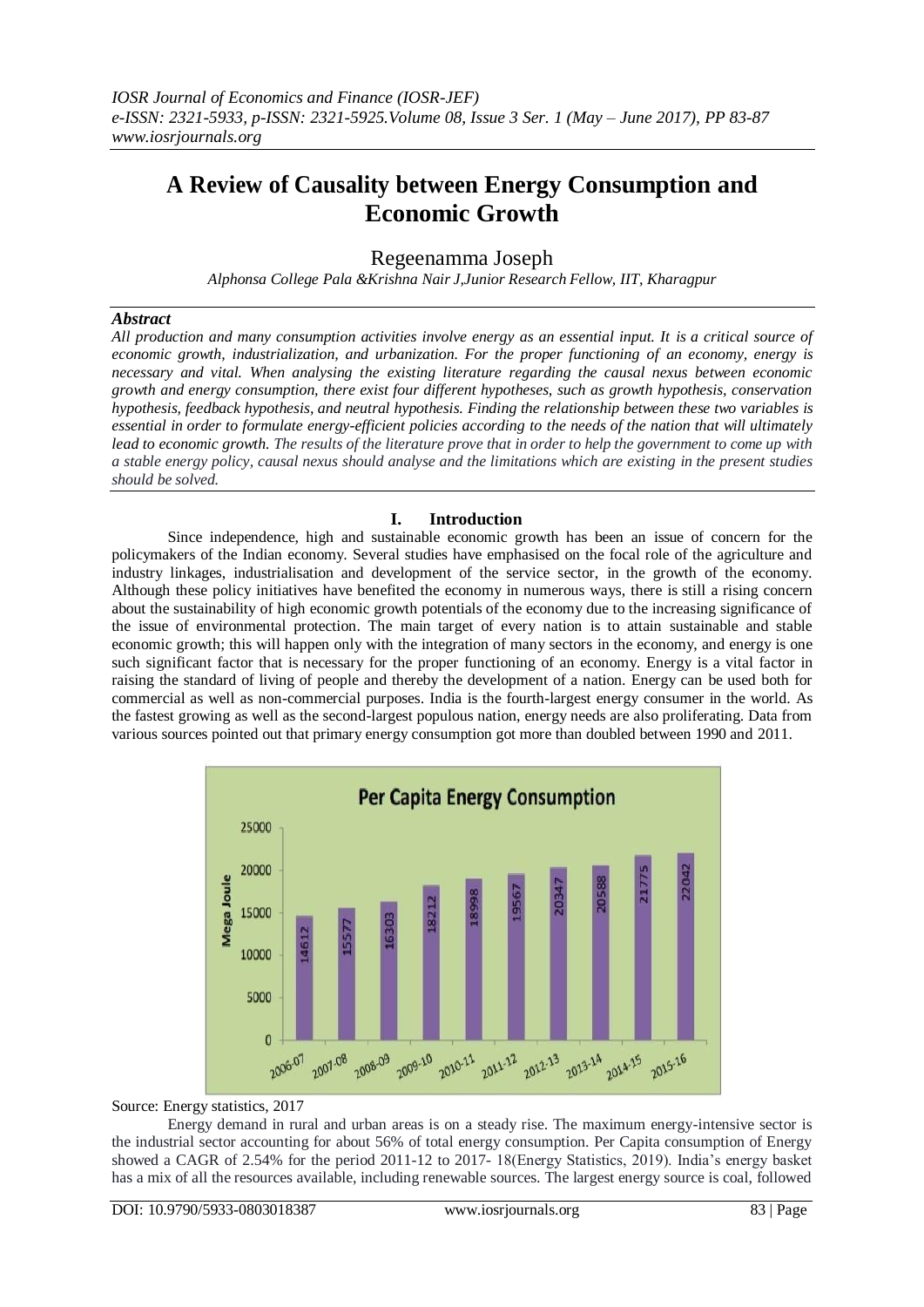by petroleum and traditional biomass. As per the energy statistics, in the case of Crude Oil and Natural Gas, during the period 2008-09 to 2017- 18, the Production increased by 0.63% and (-) 0.06% whereas Consumption increased by 4.59% & 4.82%.

According to the 2011 Census, about one-fourth of the population lacking access to electricity and energy security. So the country is relying on imports for a considerable amount of its energy use, particularly for crude petroleum. During 2008-09 to 2017-18, imports of the Coal increased at a CAGR of 13.44%, Natural Gas and Crude Oil at CAGR of 9.44% and 5.20% respectively, and the imports of petroleum products increased at CAGR of

6.67 %( MOSPI, 2019). Figure 1 shows the trends in Production of Energy by Commercial Sources in India from 2008-09 to 2017-18.



Source: Energy statistics, 2019

women are also a cause of concern. Energy availability to the population is very poor in India. Nation's share main reason behind India's heavy dependence on imported energy resources. India's energy policy mainly The wide disparity in energy use pattern between the haves and have-nots, urban and rural and men and with the world population is 17%, but its shares in gas, oil, and coal reserves together are 1.7% only. It can be the focused on securing adequate energy resources to meet the growing demands of its economy. By keeping the main agenda as eradication of poverty, energy-related policies intend to increase per capita energy consumption. With nearly 304 million Indians without access to electricity and about 500 million people still dependent on solid biomass for cooking, it has to be noted that the country has to still go a long way on securing its energy security objectives [National Energy Policy, 2017]. Till the date main focus of our energy policies were covering up supply constraints only. However, the new policies are concentrated on demand-side interventions also mainly through the methods of Energy conservation and energy efficiency. So the four main objectives of new National Energy Policyare:

- Access at affordable price
- Improved security and independence
- Greater sustainability
- Economic growth.

The empirical investigations to find the nexus between energy consumption and economic growth can trace back to the 1970s. The inquiry is still valid because of its dynamic nature. In the global context of growing energy demands, finding the relationship between these two variables is essential in order to formulate energyefficient policies according to the needs of the nation that will ultimately lead to economic growth. The existence of the causality between economic growth and energy consumption is a fact, and it has significant implications. However, the dissension about the direction of causality is a reason for debate. The lack of consensus on whether economic growth results in energy consumption or is energy consumption the stimulant of economic growth has aroused the curiosity and interest among economists and analysis to investigate the direction of causality between these variables (P. Jacovac, 2018).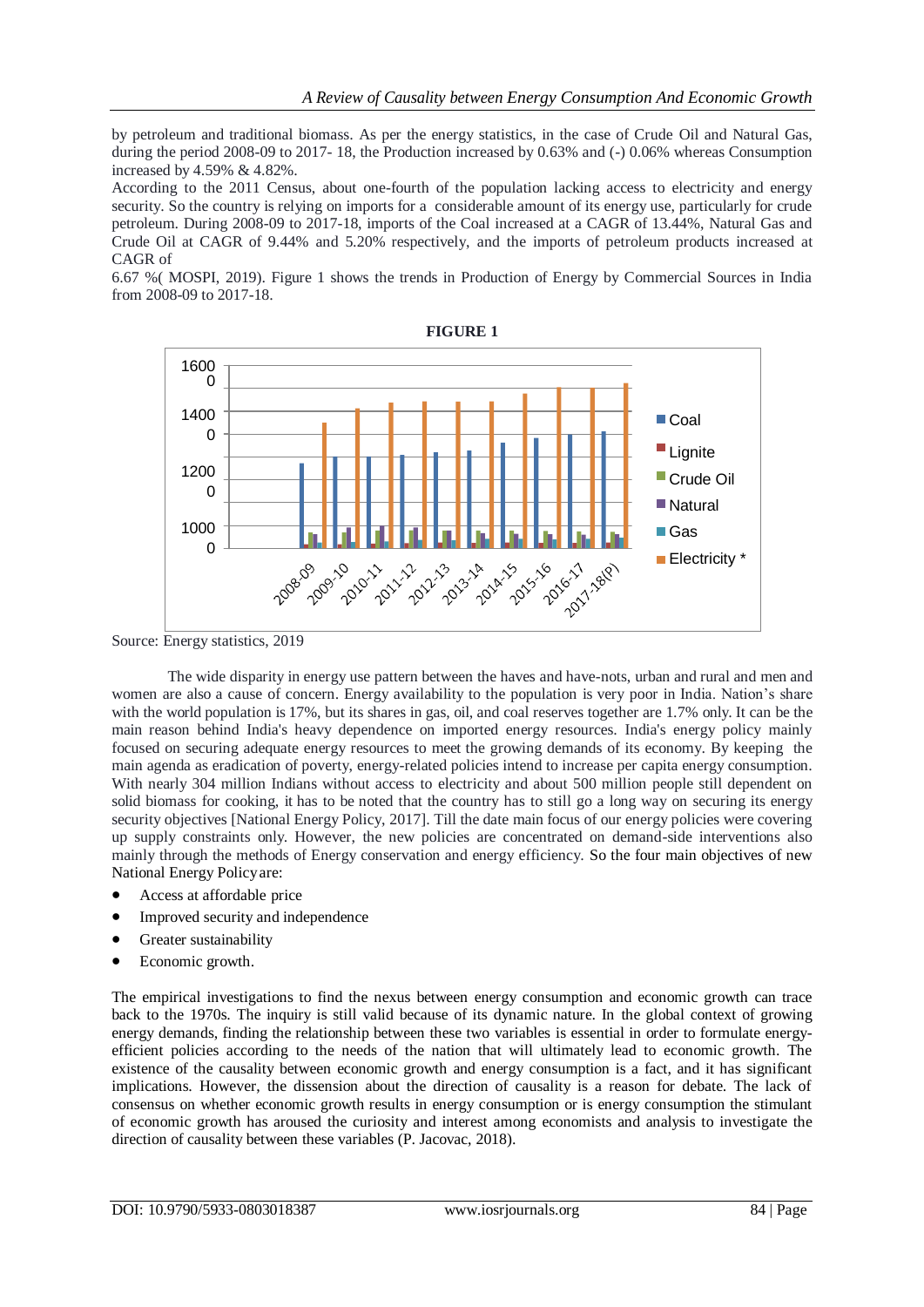## **II. Review Of Literature**

The causal nexus between economic growth and energy consumption can trace from the following hypotheses:

- 1) Unidirectional causality from economic growth to energy consumption (The conservation hypothesis) 2) Unidirectional causality from energy consumption to economic growth (The growth hypothesis)
- 3) Bi-directional causality from energy consumption to economic growth (The feedback hypothesis)
- 4) The absence of causality between these two variables (Neutrality hypothesis).

#### **\*The conservation Hypothesis**

This hypothesis focuses on the unidirectional causality from economic growth to energy consumption. The validation of this hypothesis in a country implies that a country may implement energy conservation policies without hurting its economic growth. This hypothesis also indicates that the economy is least energydependent.

Kraft and Kraft (1978) studied the causality between economic growth and energy consumption in the US during the period 1947-1974. With the help of the Sims Causality test, it proves that there exists a unidirectional relationship from GNP to energy consumption.

Yu and Choi (1985) investigated the nexus between energy consumption and economic growth using the Granger causality test for five countries such as the US, UK, Korea, Poland, and the Philippines for the period 1950-1976 and prove the existence of unidirectional causality from GDP to energy consumption in those countries. Erol and Yu (1988) have employed the same test to conduct an empirical analysis to prove the causality in six developed countries such as West Germany, Canada, Italy, France, UK, and Japan during the period 1952-1980. They proved the presence of all four hypotheses in their study. That is, in Italy and Germany, there exists unidirectional relationship from GDP to energy consumption; data sets from Canada has proven the existence of Growth hypothesis; in Japan, there exists a bi-directional relationship between economic growth and energy consumption and empirical testing in France and UK proves the existence of neutrality hypothesis.

Masih and Masih (1996) also proved the existence of all four hypotheses in their study but with the help of the data from six developing countries, including India and Pakistan. With the help of Johansen-Juselius model and Vector Correction Model using the data from 1955- 1990, the study has proved the existence of growth hypothesis in India, conservation hypothesis in Indonesia, feedback hypothesis in Pakistan, and neutrality hypothesis in Philippines, Malaysia, and Singapore.

| Author(s)              | Country               |               | Study Period Variables Used                        | Methodology Employed                                                                  | Result                          |
|------------------------|-----------------------|---------------|----------------------------------------------------|---------------------------------------------------------------------------------------|---------------------------------|
| Fatai et al. (2002)    | New Zealand           | 1960-<br>1999 | Economic Growth,<br><b>Electricity Consumption</b> | Granger causality test Toda-GDP $\rightarrow$ Ele ctricity<br>Yamamoto causality test |                                 |
|                        |                       |               | and Oil                                            | and (ARDL)                                                                            |                                 |
|                        |                       |               |                                                    | technique                                                                             | $GDP \rightarrow Oil$           |
| Soytas and Sari (2003) | Germany, France,      | $1950-$       | Economic Growth And                                | Johansen- Juselius Co-                                                                | $GDP \rightarrow En$ ergy (Ital |
|                        | Japan, Italy, Turkey, | 1997          | Energy                                             | integration and Granger                                                               | Korea)                          |
|                        | Argentina, Korea      |               | consumption                                        | causalitv                                                                             |                                 |
| Narayan and Smyth      | Australia             | $1966-$       | <b>Energy Consumption and Multivariate Granger</b> |                                                                                       | $GDP \rightarrow EC$            |
| (2005)                 |                       | 1999          | Economic Growth                                    | causality test                                                                        |                                 |

### **\*The Growth hypothesis**

The growth hypothesis postulates that there exists a unidirectional relationship from energy consumption to economic growth, inferring that an increase in energy consumption would result in increased economic growth. The policy implication of the presence of unidirectional causality is that if energy conservation policies aimed at reducing energy consumption are adopted, it may slow down the economic growth of the country. Stern (2000) conducted a study to analyse the relationship between energy consumption and economic growth in the US using the data from 1948-1994 with the help of the granger causality test and proves that there exists a unidirectional relationship from energy consumption to economic growth. With the help of the same methodology, Soytas et al. (2001) conducted another study in the context of Turkey for the period 1960-1995. This study also concluded with the acceptance of the growth hypothesis. A recent study by Tsani (2010) in the context of Greece has also given the same results. The study conducted using the Toda-Yamamoto causality test for 46 years from 1960-2006.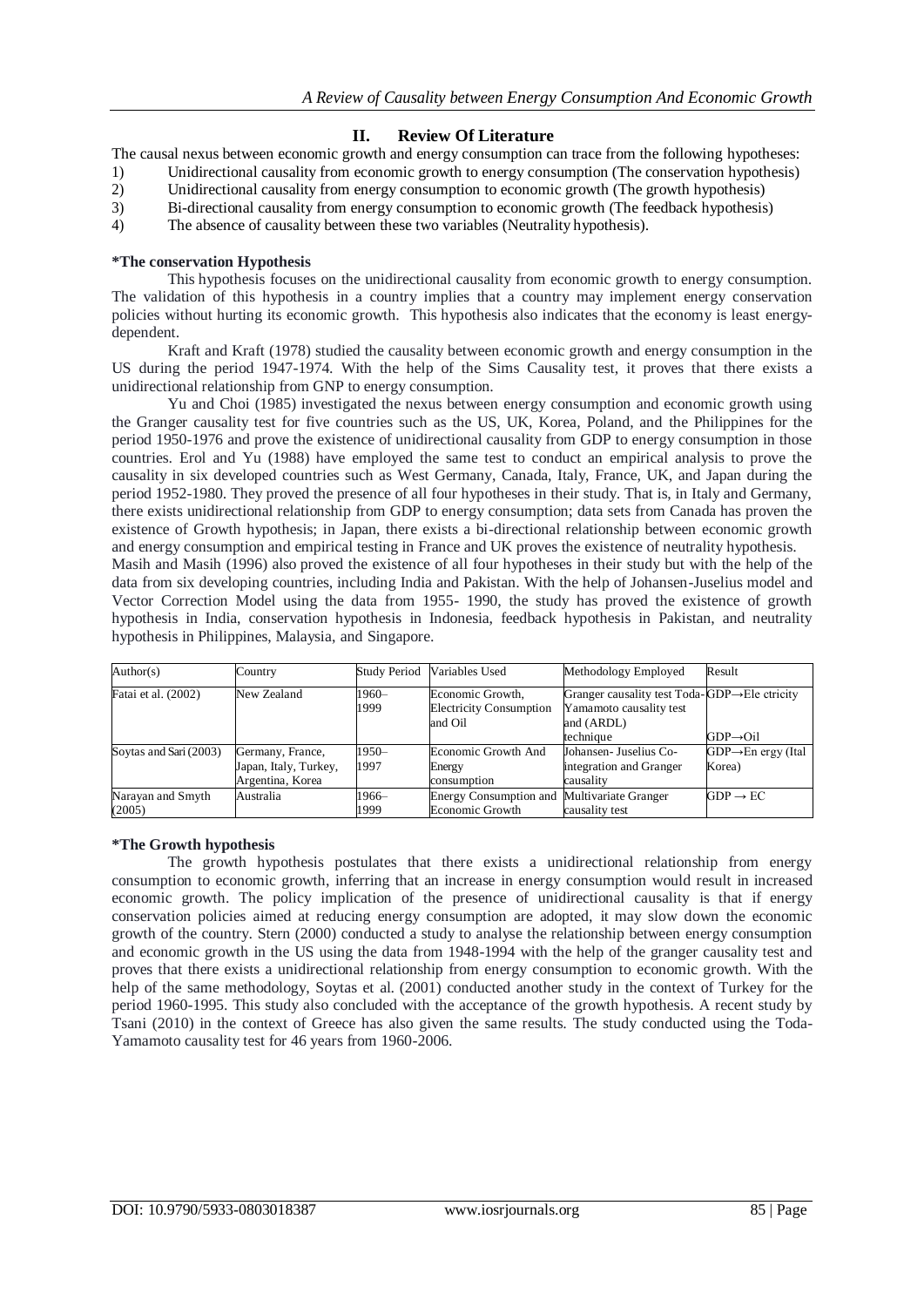|  |  |  | A Review of Causality between Energy Consumption And Economic Growth |  |  |
|--|--|--|----------------------------------------------------------------------|--|--|
|  |  |  |                                                                      |  |  |

| Author(s)                  | Country   | Study Period  | Variables Used                                                | Methodology Employed                                                                                                | Result               |
|----------------------------|-----------|---------------|---------------------------------------------------------------|---------------------------------------------------------------------------------------------------------------------|----------------------|
| and<br>Lee<br>Chang (2005) | Taiwan    |               | 1954-2003 Energy consumption and<br>economic growth           | Cointegration and causality,<br>Hansen parameter stability<br>test and<br>Gregory and<br>Hansen structural<br>break | $EC \rightarrow GDP$ |
| Nain<br>et.al. (2012)      | India     |               | 1970-2009Economic growth<br>and<br>electricity<br>consumption | <b>ARDL, MWALD</b>                                                                                                  | $ELC \rightarrow Y$  |
| Apergis and Payne(2009)6   | countries | 1980-<br>2004 | GDP<br>and<br>Energy consumption                              | Cointegration an VEC                                                                                                | $EC \rightarrow GDP$ |

### **\*The Feedback hypothesis**

This hypothesis postulates that there exists a bi-directional relationship between economic growth and energy consumption. An increase in the consumption of energy will lead to economic growth and vice versa. So there should be more investments in energy-efficient technologies rather than energy-conserving technologies. Paul and Bhattacharya (2004) conducted a study in the Indian context for the period 1950- 1996 by using different methods such as Johansen-Juselius cointegration method, Granger causality test, and VEC in order to check the causality between energy consumption and economic growth. The study proves that there exists a bidirectional relationship between the studied variables. Yoo (2005) also gets the same results in the Korean context for 32 years from 1970 till 2002. The study mainly depends upon Granger causality and Error Correction Model to get theresults.

| Author(s)                    | Country                                         | <b>Study Period</b>       | Variables Used                                    | Methodology Employed                                              | Result                   |
|------------------------------|-------------------------------------------------|---------------------------|---------------------------------------------------|-------------------------------------------------------------------|--------------------------|
| Jumbe (2004)                 | Malawi                                          | 1970-<br>1999             | Energy Consumption and<br>Economic<br>Growth      | Granger causality (GC) and<br>error correction(ECM)<br>techniques | $EC \leftrightarrow GDP$ |
| Yildirim and Aslan<br>(2012) | 17 highly developed<br><b>OECD</b><br>countries | $1971-$<br>2009           | Economic Growth and<br>Energy<br>consumption      | Toda Yamamoto and Granger<br>causality<br>methods.                | $Y \leftrightarrow E$    |
| Ahmad et al. (2014)          | India                                           | 1970-71<br>to 2009-<br>10 | Economic Growth and<br>Electricity<br>Consumption | ARDL, ECM                                                         | $Y \leftrightarrow ELC$  |

### **\*The Neutrality hypothesis**

The absence of the relationship between economic growth and energy consumption is the crux of the neutrality hypothesis. This hypothesis implies that energy plays a relatively small role in economic growth, and energy conservation policies can implement without hurting economic growth. Akarca and Long (1980) conducted an empirical analysis in the US context for the years starting from 1950 till 1980. They employed Sims technique to find the nexus between economic growth and energy consumption and prove that there exists no relationship between variables. Oh and Lee (2004) conducted a study from 1970-1999 in the context of South Korea. By employing techniques like Johansen-Juselius Cointegration and VEC, they proved the same results. Karanfil (2008) conducted a study in Turkey from 1970 till 2005, with the help of the Granger causality test, which also proves the same result in line with the hypothesis.

| Author(s)<br>Cheng (1997) |                    | Country | <b>Study Period</b> | Variables Used                               | Methodology Employed<br>Hsiao's version of Granger No Causality<br>causality | Result       |
|---------------------------|--------------------|---------|---------------------|----------------------------------------------|------------------------------------------------------------------------------|--------------|
|                           |                    | Mexico  | 1949-<br>1993       | Economic Growth and<br>Energy<br>consumption |                                                                              |              |
| Soytas                    | and Sari<br>(2009) | Turkey  | 1960-<br>2000       | Economic Growth and<br>Energy<br>consumption | Toda-Yamamoto<br>procedure                                                   | No Causality |
| Gurgul<br>(2012)          | and Lach           | Poland  | 2000-<br>2009       | Electricity consumption and Toda-            | Economic Growth and Granger causality, VECM<br>Yamamoto                      | No Causality |

# **III. Conclusion**

The importance and vitality of the topic can detect from the growing number of literature that has coming up from1970 onwards. However, there exist some limitations and research gaps. Most of the existing literature has concentrated on bivariate analysis, rather than multivariate analysis, by omitting many of the influencing factors. So in order to have an efficient and accurate result, more factors should include in the study. For example, the population contributes a significant role in the energy consumption of the nation. So the